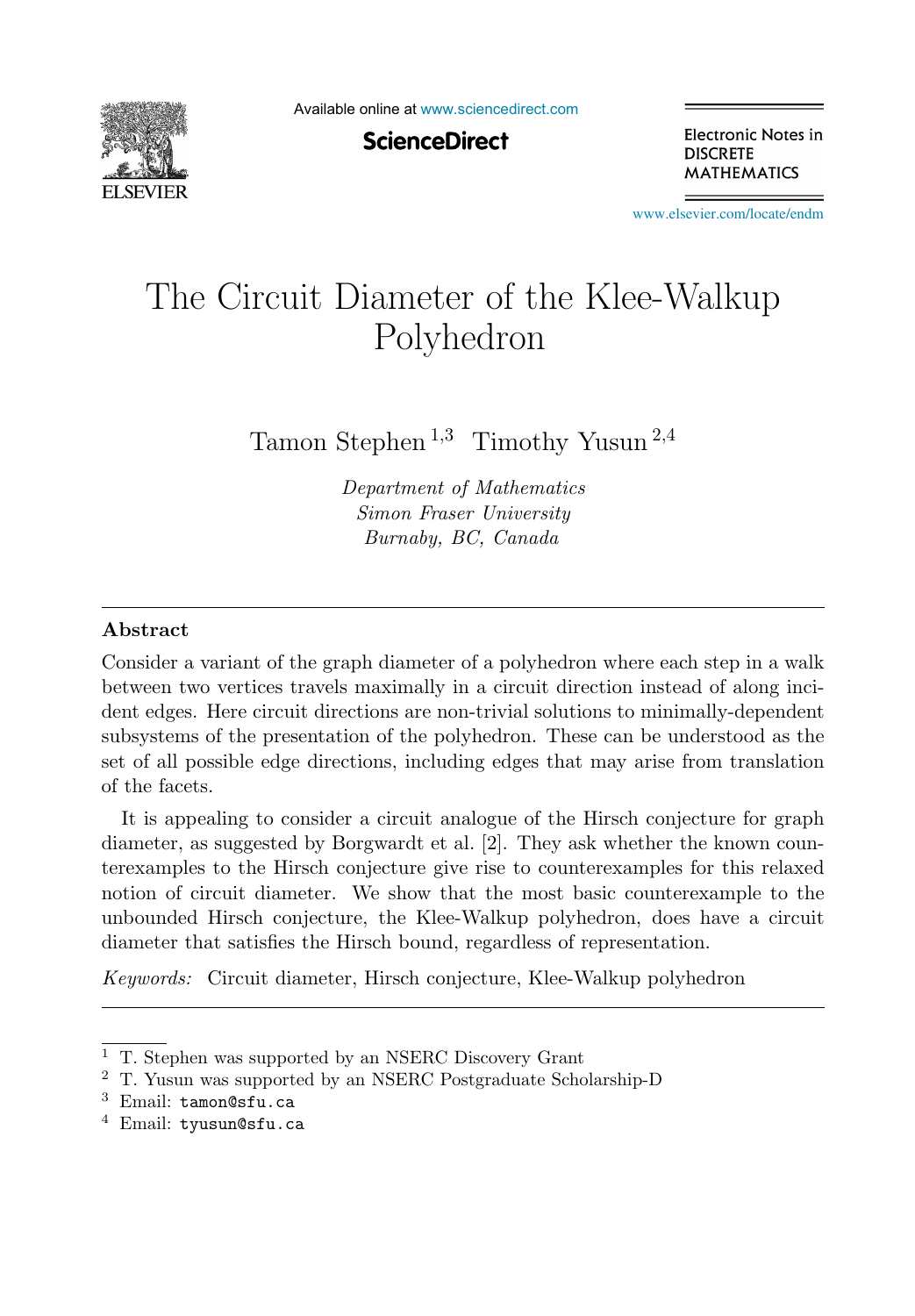## **1 Introduction**

Given a convex polyhedron, its *graph* (also called its *skeleton*) is the undirected graph formed by its vertices and edges. The *graph diameter* of a polyhedron is then defined to be the graph diameter of its skeleton. This is an interesting quantity since it gives us a lower bound on the performance of the simplex method for linear programming. It turns out that most known polyhedra have diameters at most the *Hirsch bound* of  $f - d$ , where f and d are the number of facets and the dimension, respectively. The main exceptions are unbounded polyhedra based on the Klee-Walkup example [\[3\]](#page-6-0) and non-Hirsch polytopes based on the constructions of Santos [\[4\]](#page-6-0).

Here we consider the circuit diameter, where instead of being restricted to walk along edges of a polyhedron, one can walk in the direction of any 'potential edges' obtained by translating its facets. In particular, the set of permissible directions at a vertex has no connection with edges incident to it; circuit steps can go through the interior of the polyhedron and end when the direction is traversed as far as possible maintaining feasibility. Because of this, it is challenging to prove anything about the circuit diameter independent of how the polyhedron is realized. In this note, we show that the original unbounded non-Hirsch polyhedron of Klee and Walkup [\[3\]](#page-6-0) does satisfy the Hirsch bound in this relaxed framework, independent of realization.

## **2 Circuit Walks and Diameters**

#### 2.1 Background and Definitions

While the graph diameter of a polyhedron considers walks along its edges, the circuit diameter considers walks that use the circuits of a polyhedron, defined as follows:

**Definition 2.1** Given a polyhedron

$$
P = \{x \in \mathbb{R}^n : A^1x = b^1, A^2x \ge b^2\},\
$$

where  $A^i \in \mathbb{Q}^{d_i \times n}$  and  $b^i \in \mathbb{R}^{d_i}$  for  $i = 1, 2$ , the *circuits* or *elementary vectors*  $\mathcal{C}(A^1, A^2)$  of  $A^1$  and  $A^2$  are defined as the set of vectors  $q \in \text{ker}(A^1) \setminus \{0\}$  for which  $A^2g$  is support-minimal in the set  $\{A^2x : x \in \text{ker}(A^1) \setminus \{0\}\}\)$ , where g is normalized to coprime integer components.

It turns out that the set  $C(A^1, A^2)$  consists of exactly the possible edge directions of P for varying  $b^1$  and  $b^2$  [\[7\]](#page-7-0). Moreover, at any non-optimal feasible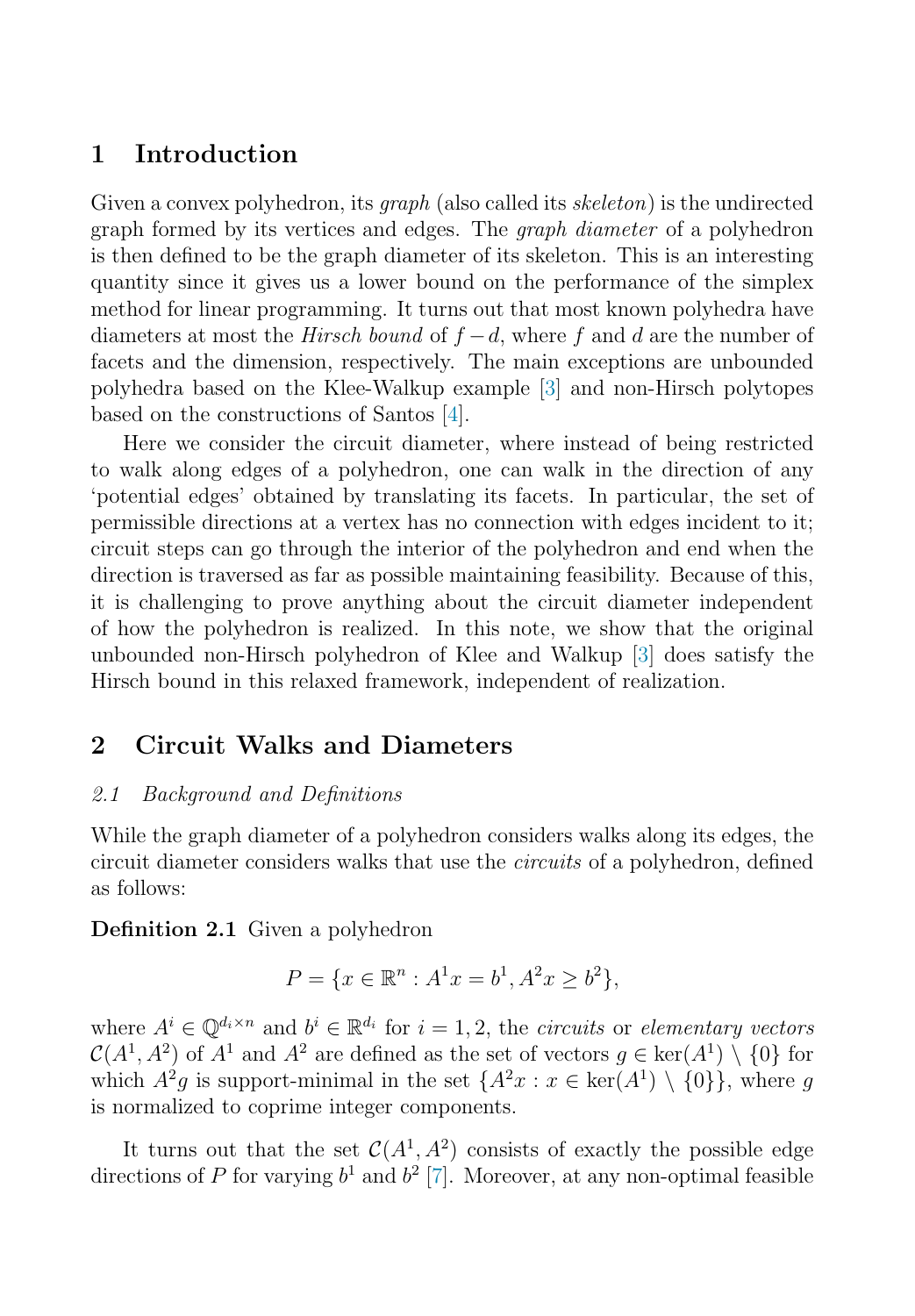point of the linear program

$$
\min \{c^T x : A^1 x = b^1, A^2 x \ge b^2\},\
$$

an augmenting direction can always be found from the set  $C(A^1, A^2)$ .

Now, for a polyhedron P and the set of circuits C associated with  $A<sup>1</sup>$  and  $A<sup>2</sup>$ , given two vertices u and v of P define a *circuit walk of length* k to be a sequence  $u = y^0, \ldots, y^k = v$  with

- (i)  $y^i \in P$
- (ii)  $y^{i+1} y^i = \alpha_i q^i$  for some  $q^i \in \mathcal{C}$  and  $\alpha_i > 0$
- (iii)  $y^i + \alpha q_i \notin P$  for  $\alpha > \alpha_i$

for all  $i = 0, 1, \ldots, k - 1$ . Observe that edge walks from u to v are exactly those circuit walks where each pair  $y^i, y^{i+1}$  are adjacent vertices of P. Hence by considering all possible circuit directions at each point  $y^i$ , instead of directions corresponding to incident edges, we see that the circuit walks are generalizations of edge walks. The *circuit distance* from  $u$  to  $v$  is now defined as the length of the shortest circuit walk from  $u$  to  $v$ , and the *circuit diameter* of  $P$  is the largest circuit distance between any two vertices of  $P$ . Observe that the circuit distance is a lower bound for the graph distance. For more context on circuit diameter, see [\[2\]](#page-6-0) and [\[1\]](#page-6-0).

#### 2.2 Variants of the Hirsch Conjecture

There are polyhedra whose circuit diameter and graph diameter are the same  $-$  a trivial example is the d-dimensional simplex, which has both graph and circuit diameter equal to 1. Also, take the d-dimensional cube with vertices all vectors in  $\{0, 1\}^d$ . Its facet description is

$$
\{(x_1, x_2, \ldots, x_d) : 0 \le x_i \le 1, i = 1, 2, \ldots, d\}.
$$

This representation of the d-cube has circuits  $\{\pm e_1, \pm e_2, \ldots, \pm e_d\}$ , where  $e_i$  is the vector with a 1 in the *i*th position and 0's elsewhere. Hence its circuit diameter is also d. It is not clear if this can change in another representation of the d-cube.

The simplex and the cube are critical examples that motivated the wellknown Hirsch conjecture. The conjecture can be stated as follows:

**Conjecture 2.2 (Hirsch, 1957)** Let  $f > d \ge 2$ . Let P be a d-dimensional polyhedron with f facets. Then the combinatorial diameter of P is at most  $f - d$ .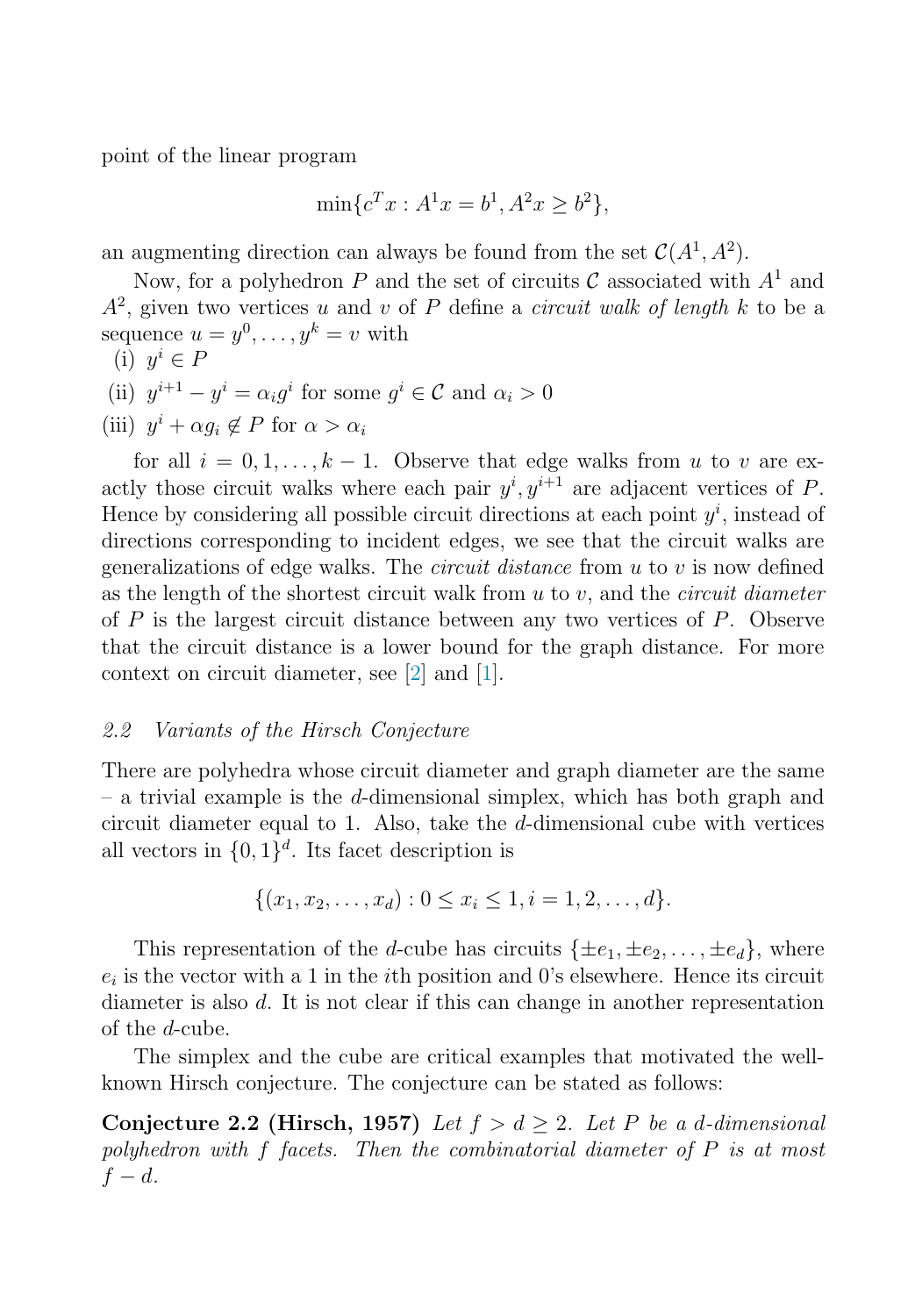This is not true in general. Klee and Walkup in [\[3\]](#page-6-0) found a counterexample that is an unbounded polyhedron in dimension 4, with 8 facets and diameter 5; this is featured in the next section. The bounded case was finally settled by Santos [\[4\]](#page-6-0), which has stimulated activity in this area. The conjecture does however hold for many interesting classes of polyhedra. See [\[5\]](#page-6-0) for a survey of recent research related to the Hirsch conjecture.

While the the Hirsch conjecture admits some hard-to-find exceptions for graph diameter, the situation for circuit diameter is still unresolved.

**Conjecture 2.3** [\[2\]](#page-6-0) The circuit diameter of a d-dimensional polyhedron with f facets is bounded above by  $f - d$ .

In Section 3, we show that for circuit diameter, the most basic non-Hirsch unbounded polyhedron actually does satisfy the Hirsch bound, independent of representation. This provides some evidence for Conjecture 2.3 by establishing it in one place where Hirsch does not hold for the graph diameter.

## **3 The Klee-Walkup Polyhedron**

The first unbounded non-Hirsch polyhedron was given by Klee and Walkup in [\[3\]](#page-6-0), where they constructed a 4-dimensional polyhedron with 8 facets and diameter 5. Its facet description is  $\{x \in \mathbb{R}^4 : Ax > b\}$  where

$$
A = \begin{pmatrix} -6 & -3 & 0 & 1 \\ -3 & -6 & 1 & 0 \\ -35 & -45 & 6 & 3 \\ -45 & -35 & 3 & 6 \\ 1 & 0 & 0 & 0 \\ 0 & 1 & 0 & 0 \\ 0 & 0 & 1 & 0 \\ 0 & 0 & 0 & 1 \end{pmatrix} \text{ and } b = \begin{pmatrix} -1 \\ -1 \\ -8 \\ -8 \\ 0 \\ 0 \\ 0 \\ 0 \\ 0 \end{pmatrix}
$$

.

We call the combinatorial class of this polyhedron  $U_4$ , and this particular realization by  $\tilde{U}_4$ . Its vertex-edge graph is shown in Figure  $1^5$  $1^5$ . Here the

<sup>5</sup> All illustrations in this note were produced using the Geogebra software, see [http://](http://www.geogebra.org) [www.geogebra.org](http://www.geogebra.org).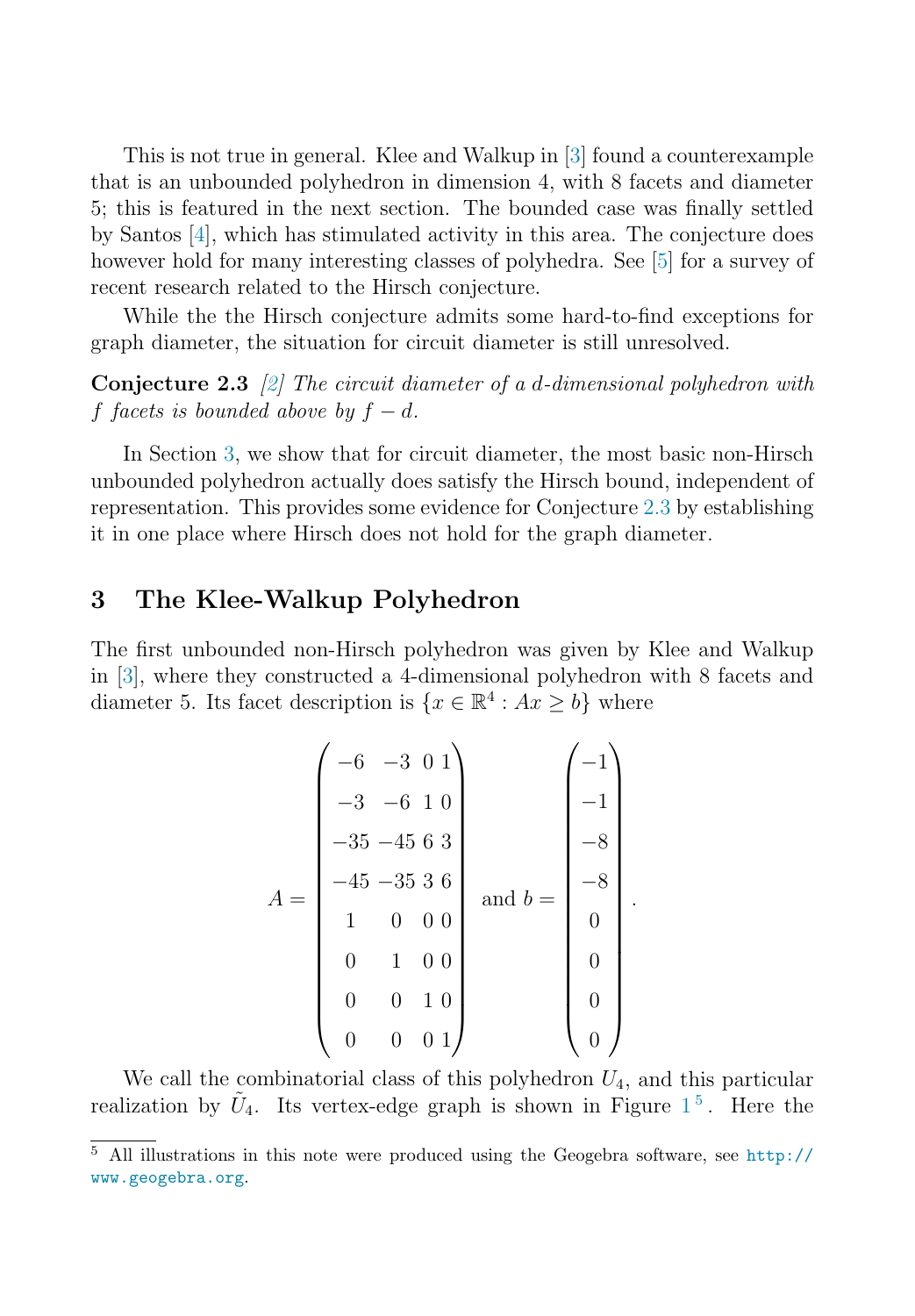<span id="page-4-0"></span>vertices are indexed by the four facets containing each one, while the points labelled with R's represent extreme rays. It is clear from the graph that vertices V5678 and V1234 are at graph distance five apart.



Fig. 1. The skeleton of  $U_4$ .

We now prove the following result:

**Theorem 3.1** The circuit diameter of the Klee-Walkup polyhedron  $U_4$  is at most 4, independent of representation.

**Proof.** First we demonstrate the existence of a circuit walk of length 4 from V5678 to V1234. Observe that we can take two edge steps as follows: V5678  $\rightarrow$  V1678  $\rightarrow$  V1478. Vertices V1478 and V1234 are both contained in the 2face determined by facets 1 and 4, so we can complete the walk on this face. Note that this 2-face is an unbounded polyhedron on six facets. Figure [2](#page-5-0) is a topological illustration of this face, showing the order of the vertices and rays.

Now consider a vector *g* corresponding to the edge direction from V1458 to  $V1345 -$  this is the blue vector in Figure [3.](#page-5-0) Note that this is always a circuit direction in any representation of  $U_4$  since it corresponds to an actual edge of the polyhedron.

To see that *g* is a feasible direction at V1478, consider vector *h* in the edge direction from V1478 to V1458, and vector  $\boldsymbol{r}$  in the direction of ray R124.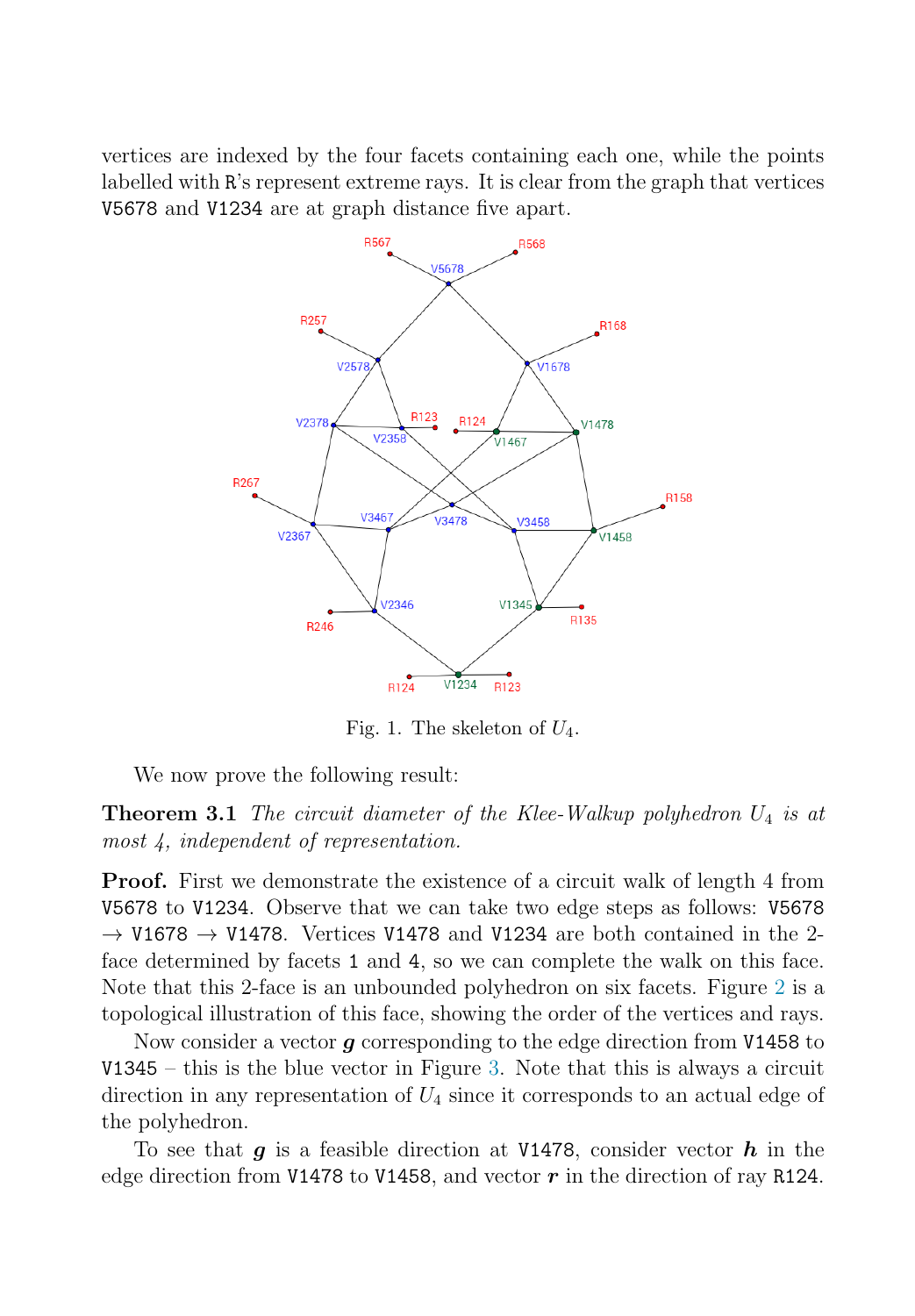<span id="page-5-0"></span>

Fig. 2. The 2-face determined by facets 1 and 4.

Observe that *g* and <sup>−</sup>*h* are the two incident edge directions at V1458, and so *r* must be a strict conic combination of *g* and  $-h$ , i.e.  $r = \alpha_1(g) + \alpha_2(-h)$  for  $\alpha_1, \alpha_2 > 0$ . By rearranging terms we see that *g* is a strict conic combination of *h* and *r*:  $g = (\alpha_2/\alpha_1)h + (1/\alpha_1)r$ , with  $\alpha_2/\alpha_1, 1/\alpha_1 > 0$ . Feasibility of *r* and *h* at V1478 implies that *g* is a feasible direction at V1478.



Fig. 3. Feasibility of the circuit direction *g*.

Now starting at V1478 traverse *g* as far as feasibility allows. This direction is bounded since we exit the polyhedron when taking *g* from V1458. We will eventually exit the 2-face at a point along the boundary, and at one of the following positions:

- exactly at V1234,
- on the edge connecting V1234 and V1345, or
- on the ray R124 emanating from V1234.

Hitting exactly V1234 gives a circuit walk of length 3 from V5678, while the other two cases give circuit walks of length 4 since we only need one step to V1234. These two situations are illustrated in Figure [4.](#page-6-0)

The argument is the same for the reverse direction (V1234 to V5678). We can construct a similar walk by first traversing edges  $V1234 \rightarrow V2346 \rightarrow V3467$ ,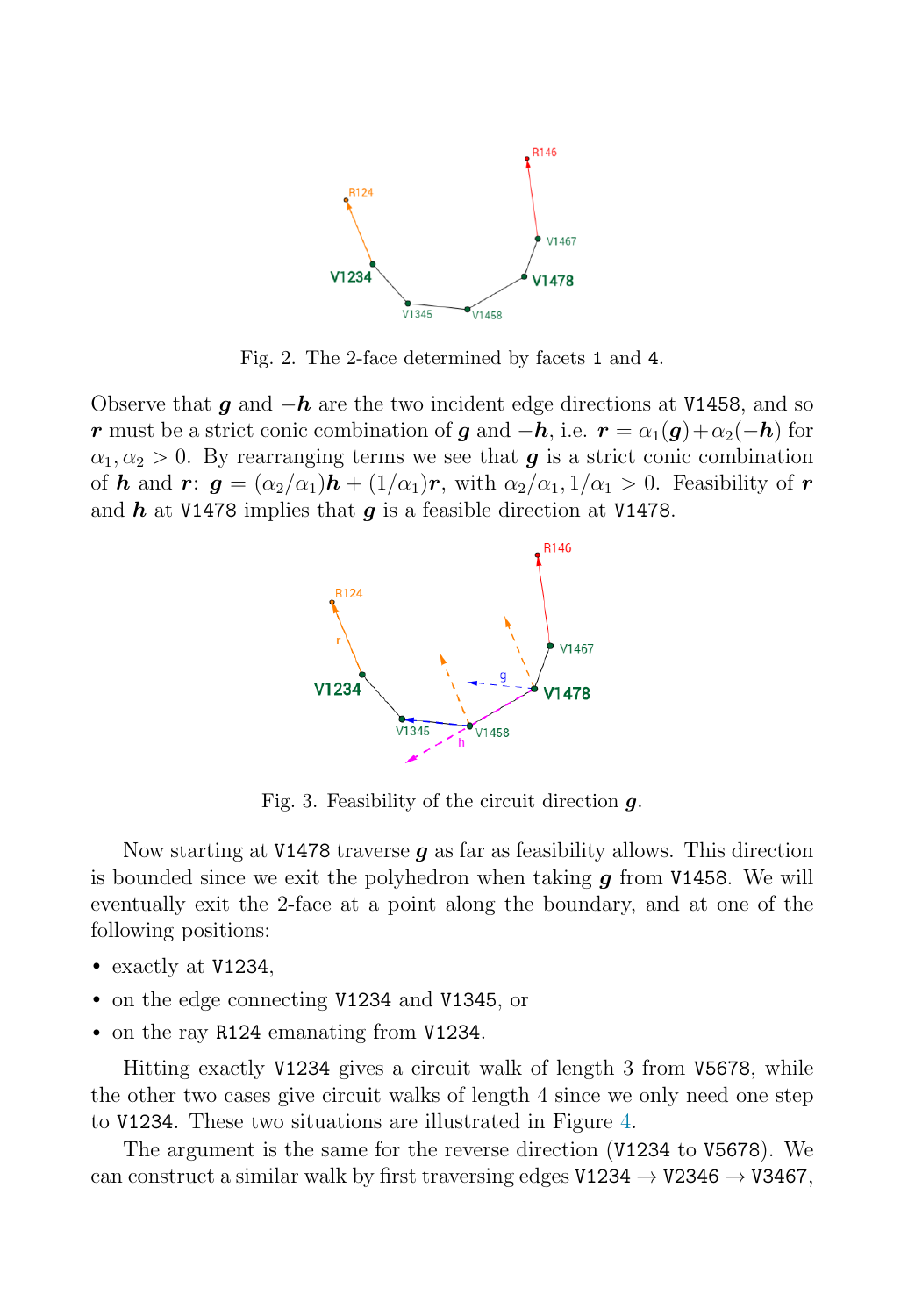<span id="page-6-0"></span>

Fig. 4. Getting from V1478 to V1234 in at most 2 steps.

and then taking a maximal step in the circuit direction arising from the edge connecting V1467 and V1678. Here we stay in the 2-face determined by facets 6 and 7. We can then arrive at V5678 in at most two steps from V3467.  $\Box$ 

This result illustrates that the first counterexample to the unbounded Hirsch conjecture does have a circuit diameter satisfying the Hirsch bound. Note that this walk used actual edge directions, and so is more restrictive than circuit directions. We further remark that we computed the circuit diameter for  $U_4$  using brute force and it was 4 [6]. We do not know if it could be lower in some other representation.

### **References**

- [1] Borgwardt, S., J. A. de Loera and E. Finhold, Edges vs Circuits: a Hierarchy of Diameters in Polyhedra (2014). URL <http://arxiv.org/abs/1409.7638>
- [2] Borgwardt, S., E. Finhold and R. Hemmecke, On the Circuit Diameter of Dual Transportation Polyhedra, SIAM J. Discrete Math. **29** (2015), pp. 113–121. URL <http://dx.doi.org/10.1137/140976868>
- [3] Klee, V. and D. Walkup, The d-step conjecture for polyhedra of dimension  $d \leq 6$ , Acta Mathematica **117** (1967), pp. 53–78.
- [4] Santos, F., A counterexample to the Hirsch conjecture, Annals of Mathematics **176** (2012), pp. 383–412.
- [5] Santos, F., Recent progress on the combinatorial diameter of polytopes and simplicial complexes, TOP **21** (2013), pp. 426–460. URL <http://dx.doi.org/10.1007/s11750-013-0295-7>
- [6] Stephen, T. and T. Yusun, Circuit diameter and Klee-Walkup constructions (2015), preprint.